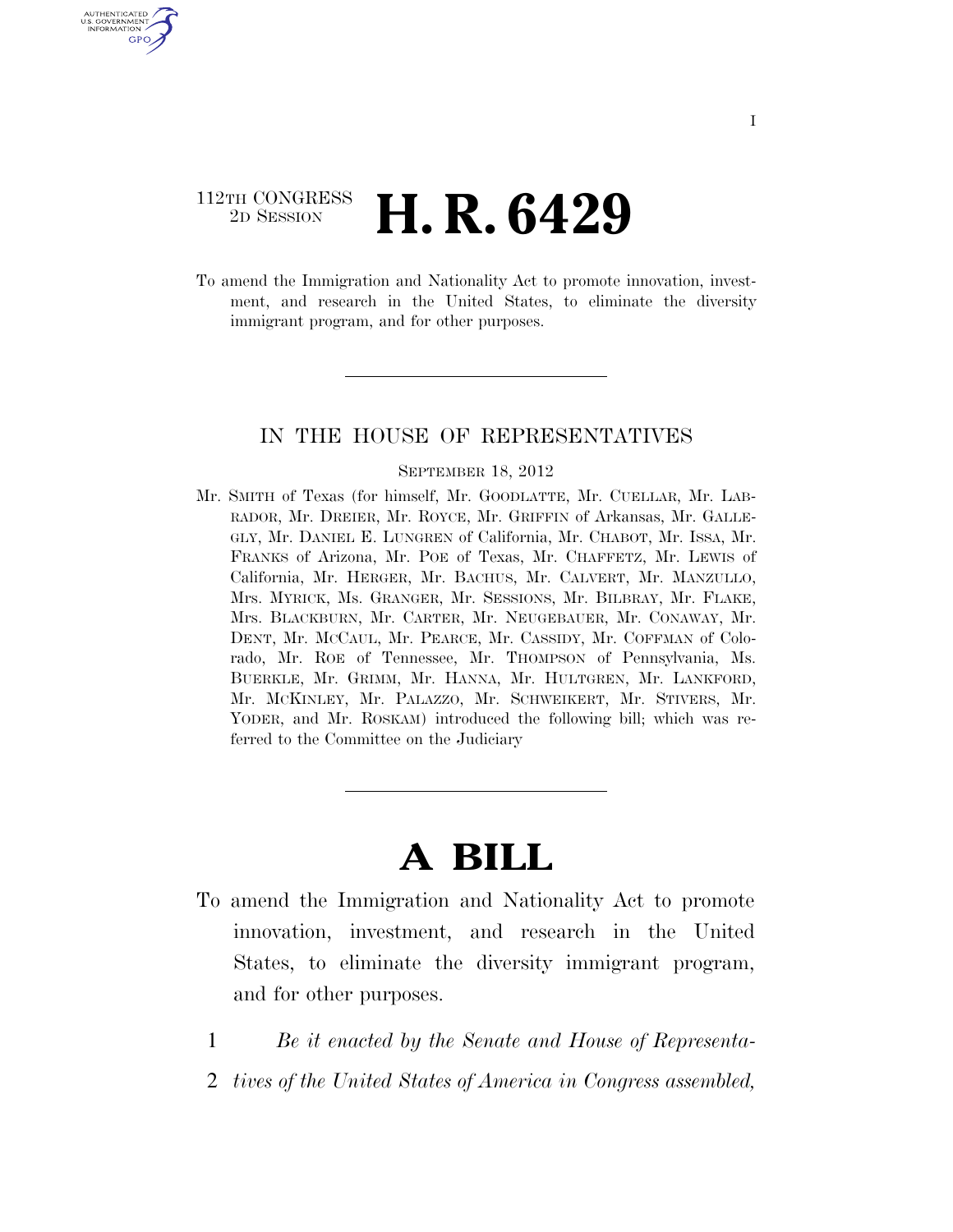#### **SECTION 1. SHORT TITLE.**

 This Act may be cited as the ''STEM Jobs Act of 2012''.

## **SEC. 2. IMMIGRANT VISAS FOR CERTAIN ADVANCED STEM GRADUATES.**

 (a) WORLDWIDE LEVEL OF IMMIGRATION.—Section 201(d)(2) of the Immigration and Nationality Act (8 8 U.S.C.  $1151(d)(2)$  is amended by adding at the end the following:

 ''(D)(i) In addition to the increase provided under subparagraph (C), the number computed under this para- graph for fiscal year 2013 and subsequent fiscal years shall be further increased by the number specified in clause (ii), to be used in accordance with paragraphs (6) and (7) of section 203(b), except that—

- ''(I) immigrant visa numbers made available under this subparagraph but not required for the classes specified in paragraphs (6) and (7) of section 203(b) shall not be counted for purposes of sub-20 section  $(e)(3)(C)$ ; and
- 21 "(II) for purposes of paragraphs (1) through (5) of section 203(b), the increase under this sub- paragraph shall not be counted for purposes of com- puting any percentage of the worldwide level under this subsection.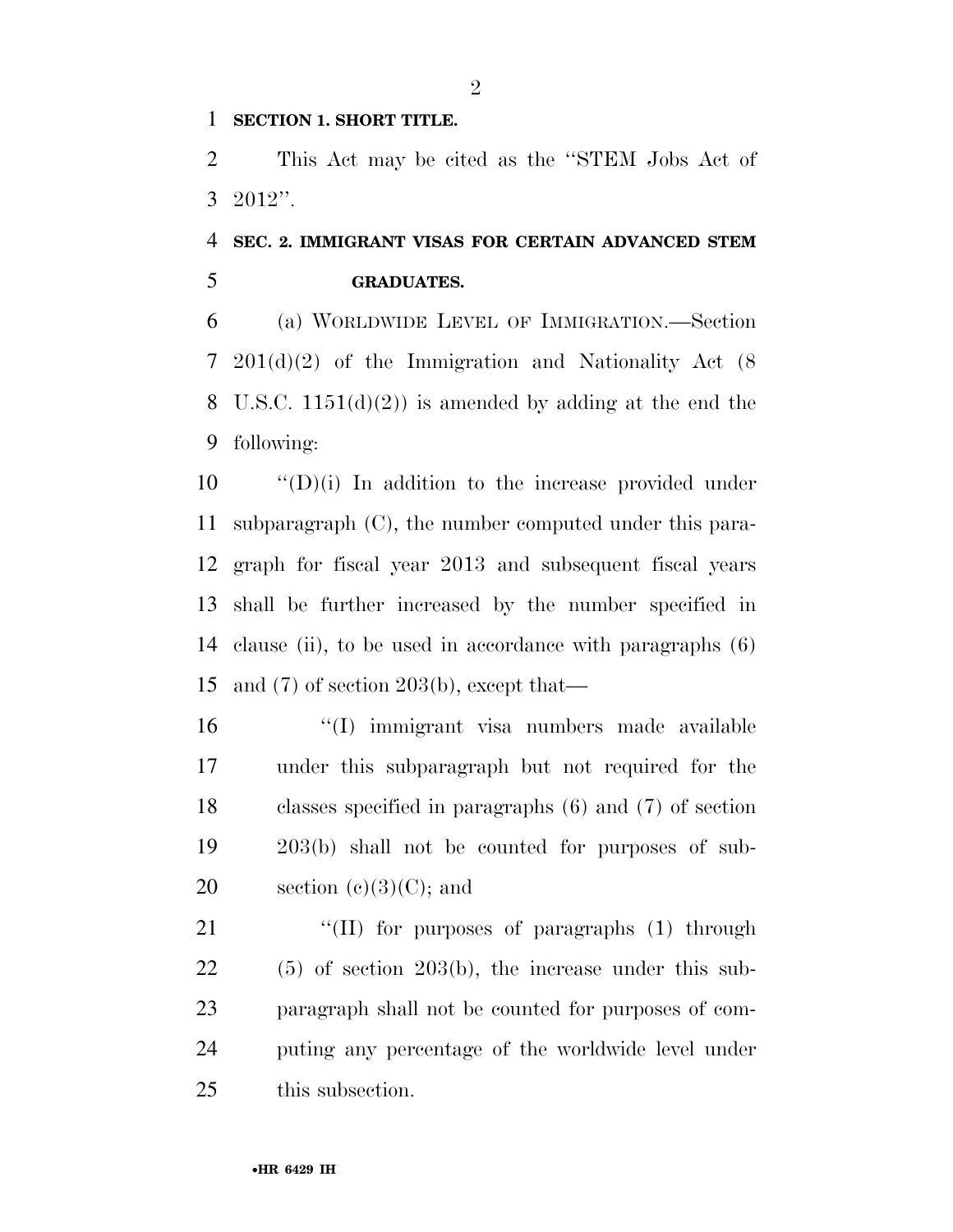1 "(ii) The number specified in this clause is 55,000, reduced for any fiscal year by the number by which the number of visas under section 201(e) would have been re- duced in that year pursuant to section 203(d) of the Nica- raguan Adjustment and Central American Relief Act (8 U.S.C. 1151 note) if section 201(e) had not been repealed by section 3 of the STEM Jobs Act of 2012.

 ''(iii) Immigrant visa numbers made available under this subparagraph for fiscal year 2013, but not used for the classes specified in paragraphs (6) and (7) of section 203(b) in such year, may be made available in subsequent years as if they were included in the number specified in clause (ii), but only to the extent to which the cumulative 14 number of petitions under section  $204(a)(1)(F)$ , and appli- cations for a labor certification under section  $212(a)(5)(A)$ , filed in fiscal year 2013 with respect to aliens seeking a visa under paragraph (6) or (7) of section 203(b) was less than the number specified in clause (ii) for such year. Such immigrant visa numbers may only be made available in fiscal years after fiscal year 2013 in con-21 nection with a petition under section  $204(a)(1)(F)$ , or an application for a labor certification under section  $212(a)(5)(A)$ , that was filed in fiscal year 2013.

 ''(iv) Immigrant visa numbers made available under this subparagraph for fiscal year 2014, but not used for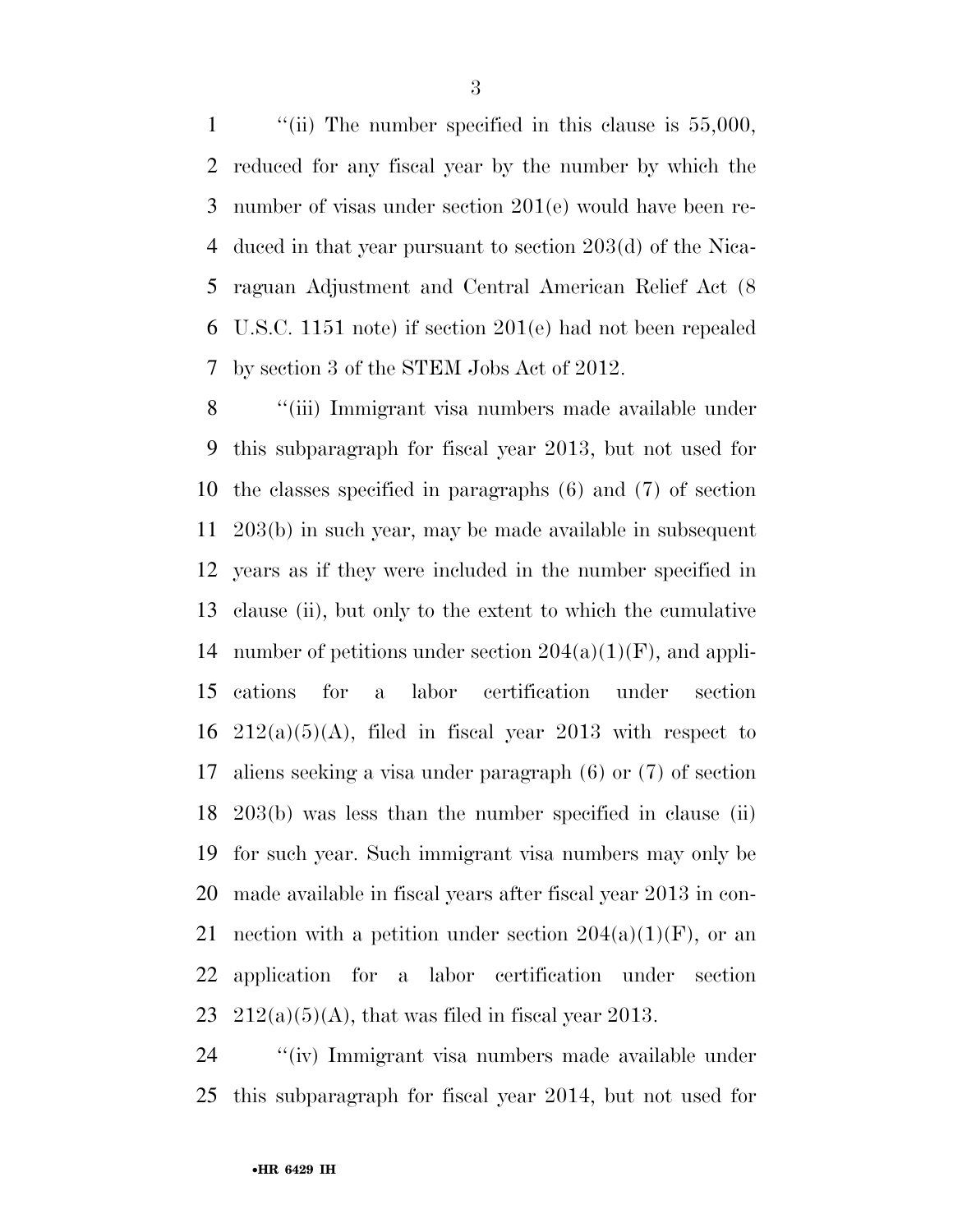the classes specified in paragraphs (6) and (7) of section 203(b) during such year, may be made available in subse- quent years as if they were included in the number speci- fied in clause (ii), but only to the extent to which the cu-5 mulative number of petitions under section  $204(a)(1)(F)$ , and applications for a labor certification under section 7 212(a)(5)(A), filed in fiscal year 2014 with respect to aliens seeking a visa under paragraph (6) or (7) of section 203(b) was less than the number specified in clause (ii) for such year. Such immigrant visa numbers may only be made available in fiscal years after fiscal year 2014 in con-12 nection with a petition under section  $204(a)(1)(F)$ , or an application for a labor certification under section  $212(a)(5)(A)$ , that was filed in fiscal year 2014.".

 (b) NUMERICAL LIMITATION TO ANY SINGLE FOR-16 EIGN STATE.—Section  $202(a)(5)(A)$  of such Act (8 U.S.C. 17 1152(a)(5)(A)) is amended by striking "or  $(5)$ " and in-18 serting  $\cdot\cdot(5)$ , (6), or  $(7)$ ".

 (c) PREFERENCE ALLOCATION FOR EMPLOYMENT- BASED IMMIGRANTS.—Section 203(b) of such Act (8 U.S.C. 1153(b)) is amended—

 (1) by redesignating paragraph (6) as para-23 graph  $(8)$ ; and

 (2) by inserting after paragraph (5) the fol-lowing: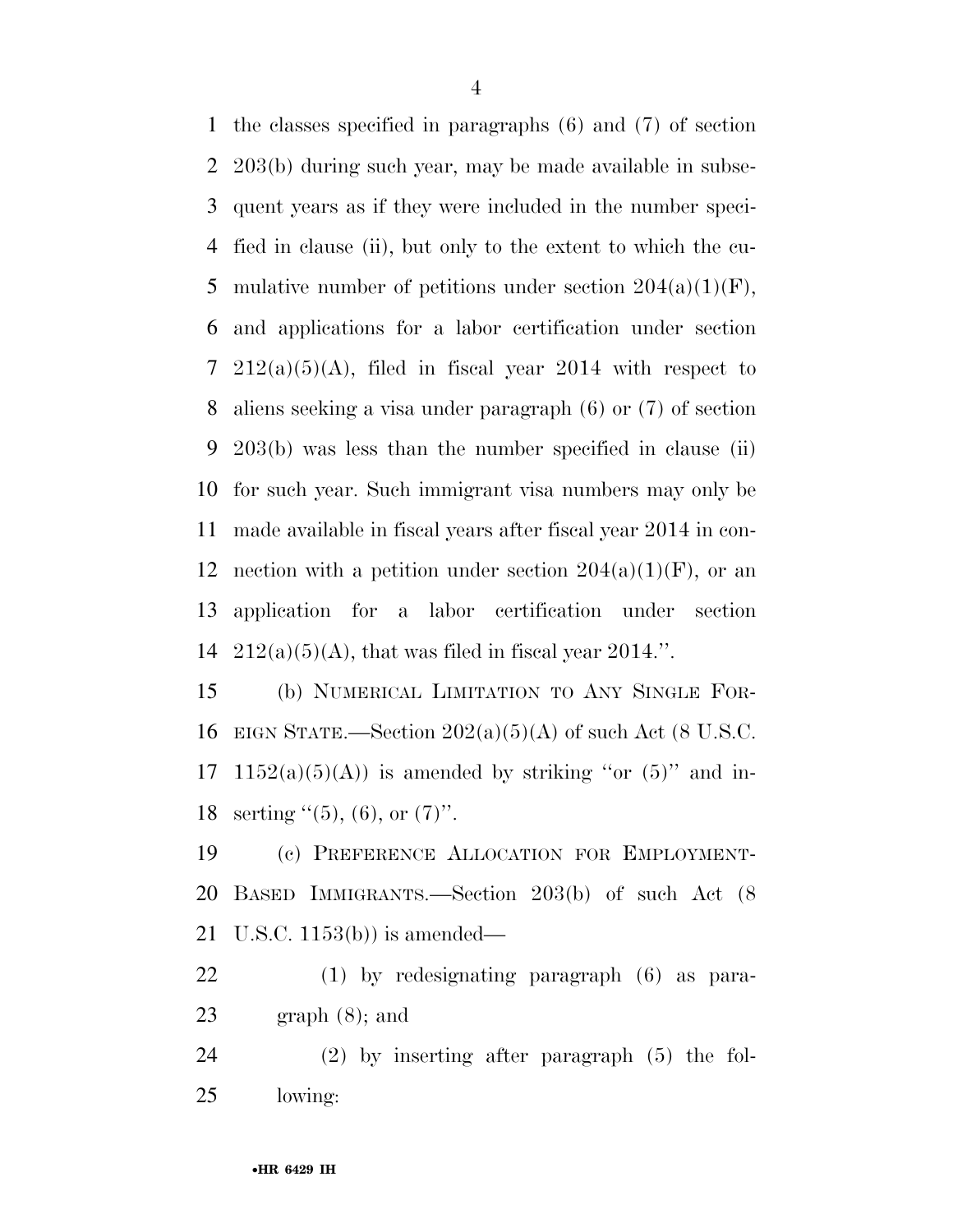| $\mathbf{1}$   | "(6) ALIENS HOLDING DOCTORATE DEGREES               |
|----------------|-----------------------------------------------------|
| $\overline{2}$ | FROM U.S. DOCTORAL INSTITUTIONS OF HIGHER           |
| 3              | EDUCATION IN SCIENCE, TECHNOLOGY, ENGINEER-         |
| $\overline{4}$ | ING, OR MATHEMATICS.-                               |
| 5              | "(A) IN GENERAL.—Visas shall be made                |
| 6              | available, in a number not to exceed the number     |
| 7              | specified in section $201(d)(2)(D(ii))$ , to quali- |
| 8              | fied immigrants who-                                |
| 9              | "(i) hold a doctorate degree in a field             |
| 10             | science, technology, engineering, or<br>оf          |
| 11             | mathematics from a United States doctoral           |
| 12             | institution of higher education;                    |
| 13             | "(ii) agree to work for a total of not              |
| 14             | less than 5 years in the aggregate for the          |
| 15             | petitioning employer or in the United               |
| 16             | States in a field of science, technology, en-       |
| 17             | gineering, or mathematics upon being law-           |
| 18             | fully admitted for permanent residence;             |
| 19             | and                                                 |
| 20             | "(iii) have taken all doctoral courses              |
| 21             | in a field of science, technology, engineer-        |
| 22             | ing, or mathematics, including all courses          |
| 23             | taken by correspondence (including courses          |
| 24             | offered by telecommunications) or by dis-           |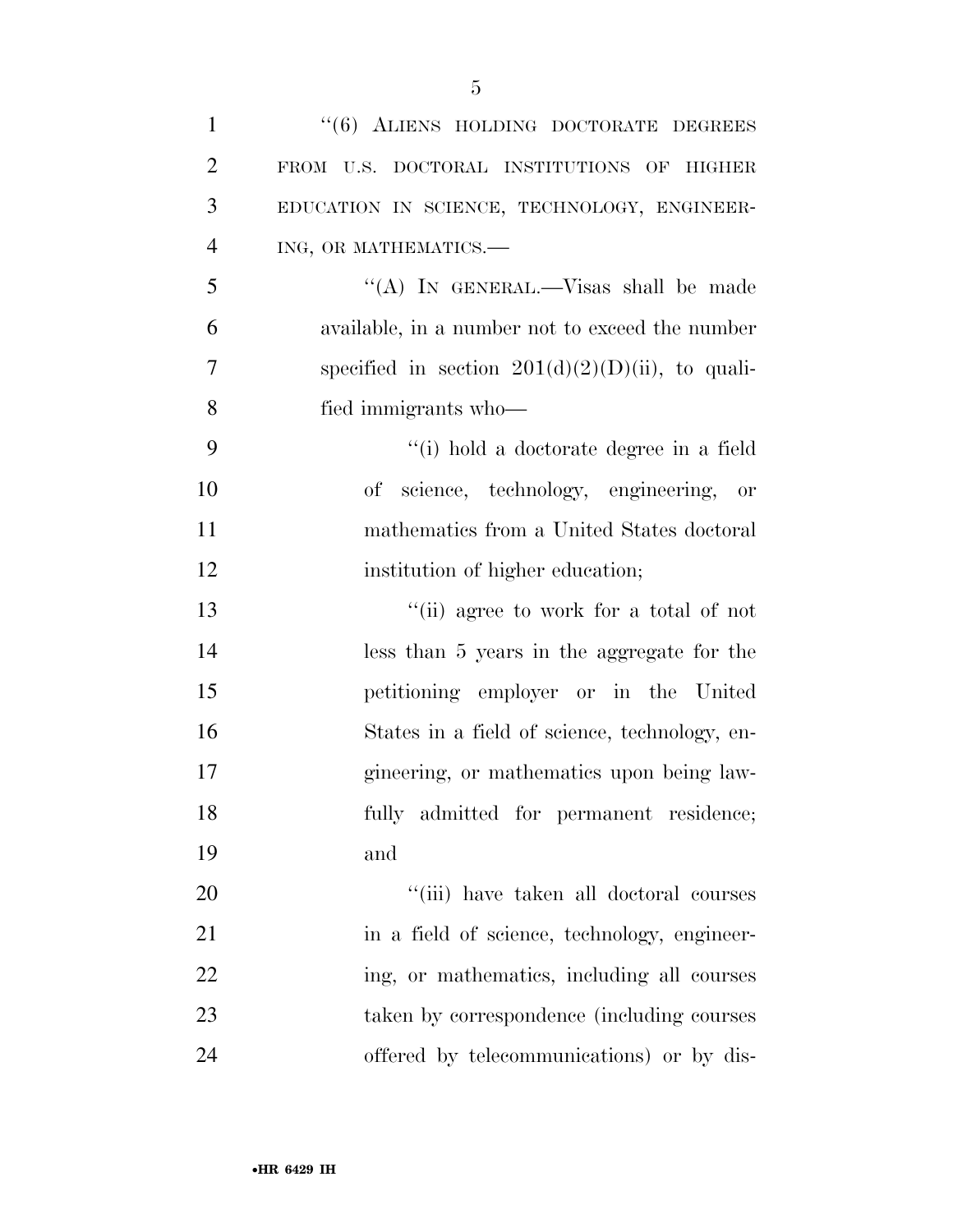tance education, while physically present in 2 the United States. 3 "(B) DEFINITIONS.—For purposes of this paragraph, paragraph (7), and sections 5 101(a)(15)(F)(i)(I) and  $212(a)(5)(A)(iii)(III)$ : ''(i) The term 'distance education' has the meaning given such term in section 103 of the Higher Education Act of 1965 (20 U.S.C. 1003).  $\frac{1}{10}$  The term 'field of science, tech- nology, engineering, or mathematics' means a field included in the Department of Education's Classification of Instruc- tional Programs taxonomy within the sum- mary groups of computer and information sciences and support services, engineering, mathematics and statistics, and physical 18 sciences. 19 ''(iii) The term 'United States doc- toral institution of higher education' means 21 an institution that— 22 ''(I) is described in section 23 101(a) of the Higher Education Act of 1965 (20 U.S.C. 1001(a)) or is a proprietary institution of higher edu-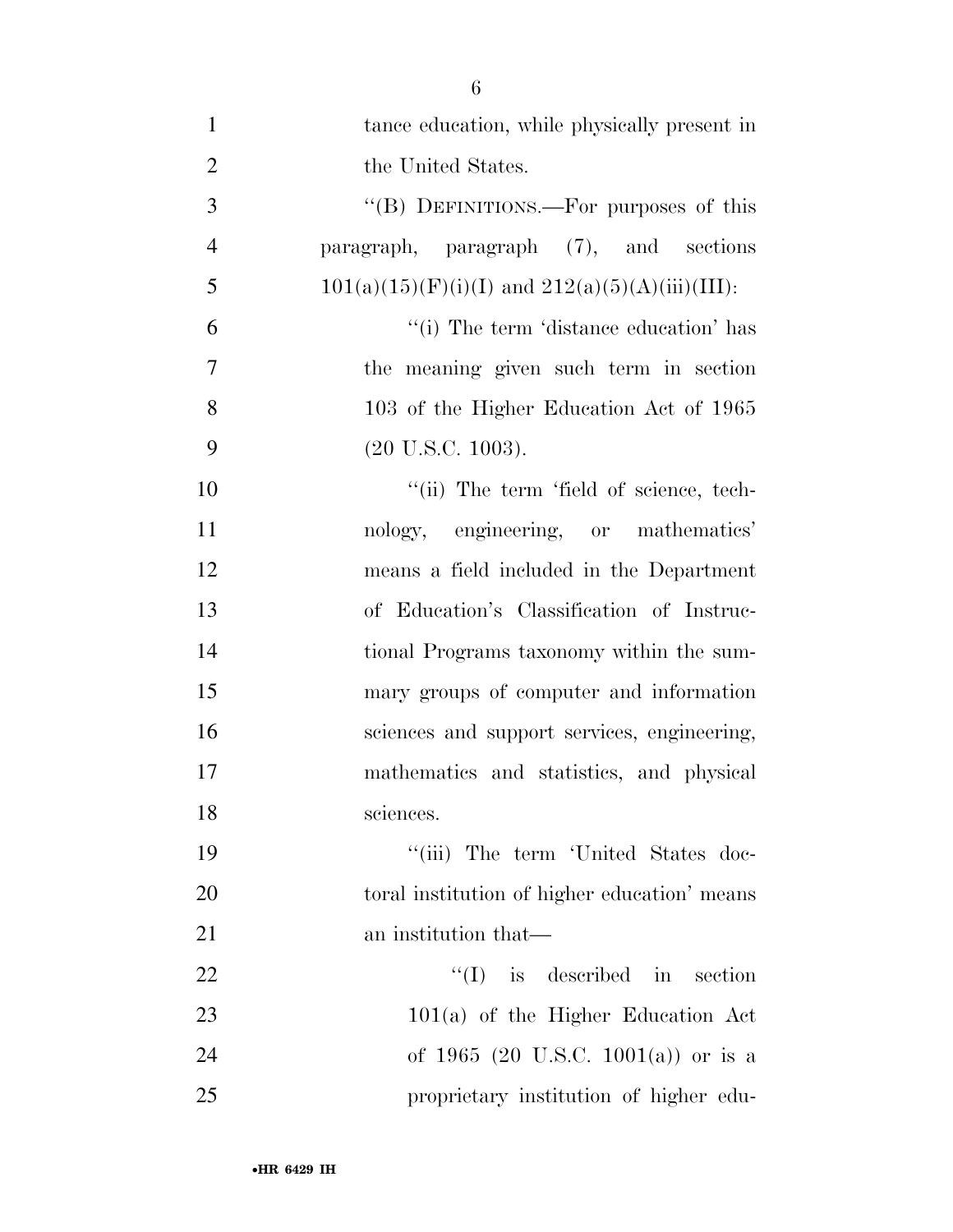| $\mathbf{1}$   | cation (as defined in section $102(b)$ ) of |
|----------------|---------------------------------------------|
| $\overline{2}$ | such Act $(20 \text{ U.S.C. } 1002(b))$ ;   |
| 3              | $\lq\lq$ (II) was classified by the Car-    |
| $\overline{4}$ | negie Foundation for the Advance-           |
| 5              | ment of Teaching on January 1,              |
| 6              | 2012, as a doctorate-granting univer-       |
| 7              | sity with a very high or high level of      |
| 8              | research activity or classified by the      |
| 9              | National Science Foundation after the       |
| 10             | date of enactment of this paragraph,        |
| 11             | pursuant to an application by the in-       |
| 12             | stitution, as having equivalent re-         |
| 13             | search activity to those institutions       |
| 14             | that had been classified by the Car-        |
| 15             | negie Foundation as being doctorate-        |
| 16             | granting universities with a very high      |
| 17             | or high level of research activity;         |
| 18             | "(III) has been in existence for            |
| 19             | at least 10 years;                          |
| 20             | $\lq\lq$ (IV) does not provide any com-     |
| 21             | mission, bonus, or other incentive pay-     |
| 22             | ment based directly or indirectly on        |
| 23             | success in securing enrollments or fi-      |
| 24             | nancial aid to any persons or entities      |
| 25             | engaged in any recruitment or admis-        |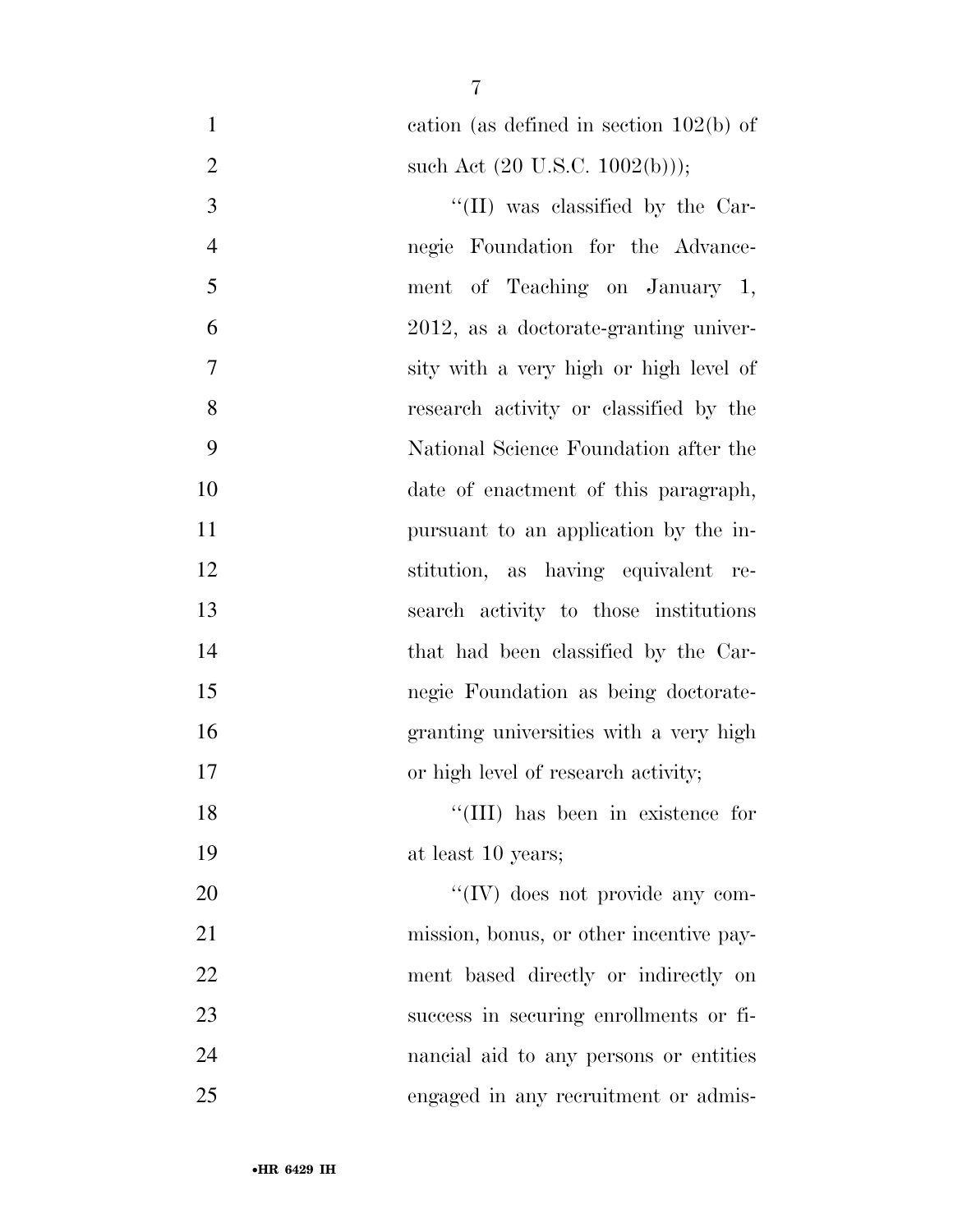| $\mathbf{1}$   | sion activities for nonimmigrant stu-         |
|----------------|-----------------------------------------------|
| $\overline{2}$ | dents or in making decisions regard-          |
| 3              | ing the award of student financial as-        |
| $\overline{4}$ | sistance to nonimmigrant students;            |
| 5              | and                                           |
| 6              | $\lq\lq(V)$ is accredited by an accred-       |
| $\tau$         | iting body that is itself accredited ei-      |
| 8              | ther by the Department of Education           |
| 9              | or by the Council for Higher Edu-             |
| 10             | cation Accreditation.                         |
| 11             | "(C) LABOR CERTIFICATION REQUIRED.-           |
| 12             | "(i) IN GENERAL.—Subject to clause            |
| 13             | (ii), the Secretary of Homeland Security      |
| 14             | may not approve a petition filed for classi-  |
| 15             | fication of an alien under subparagraph       |
| 16             | (A) unless the Secretary of Homeland Se-      |
| 17             | curity is in receipt of a determination       |
| 18             | made by the Secretary of Labor pursuant       |
| 19             | to the provisions of section $212(a)(5)(A)$ , |
| 20             | except that the Secretary of Homeland Se-     |
| 21             | curity may, when the Secretary deems it to    |
| 22             | be in the national interest, waive this re-   |
| 23             | quirement.                                    |
| 24             | ``(ii)<br>REQUIREMENT DEEMED SATIS-           |
| 25             | FIED.—The requirement of clause (i) shall     |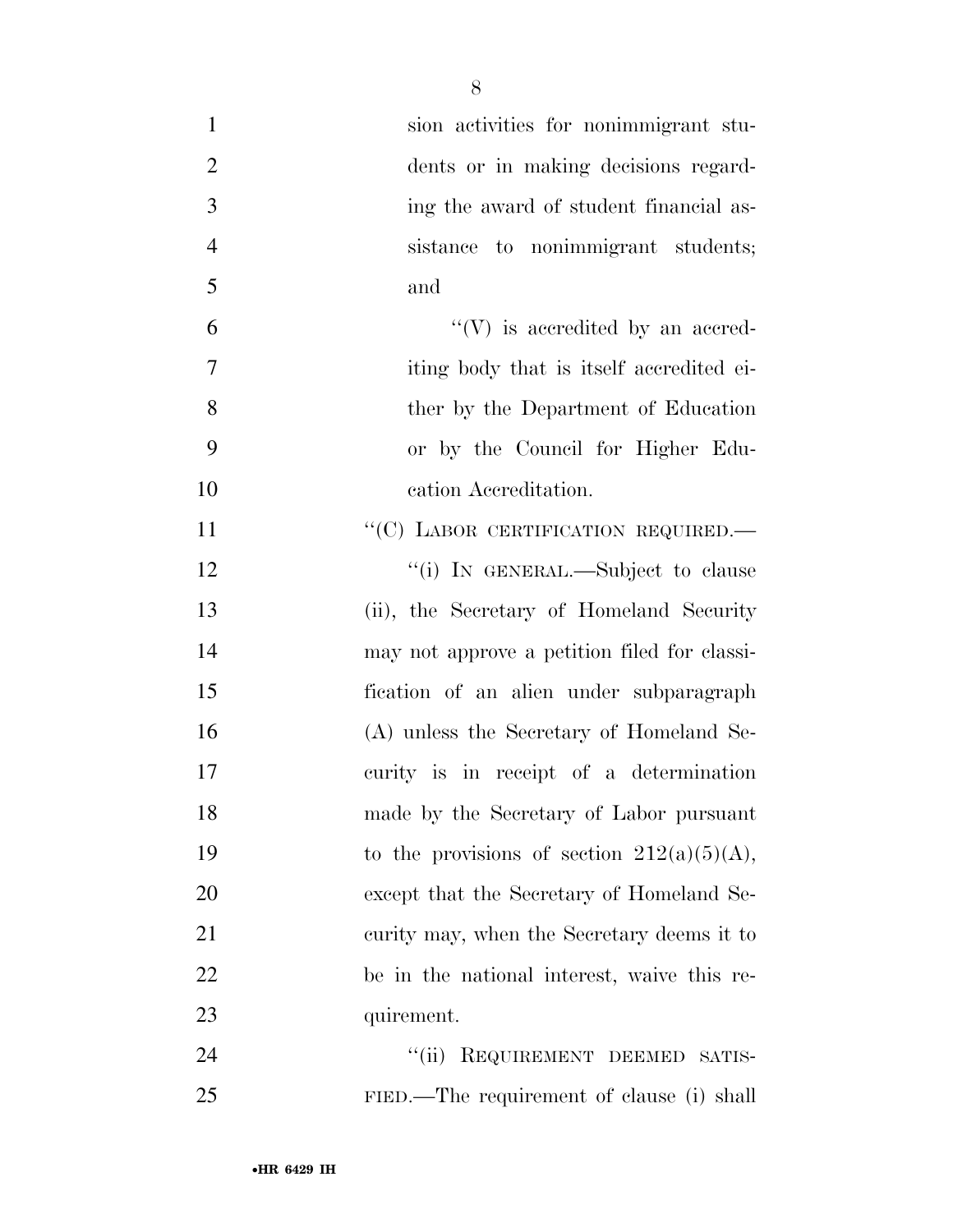| $\mathbf{1}$   | be deemed satisfied with respect to an em-        |
|----------------|---------------------------------------------------|
| $\overline{2}$ | ployer and an alien in a case in which a          |
| 3              | certification<br>made<br>under<br>section         |
| $\overline{4}$ | $212(a)(5)(A)(i)$ has already been obtained       |
| 5              | with respect to the alien by that employer.       |
| 6              | "(7) ALIENS HOLDING MASTER'S DEGREES              |
| $\overline{7}$ | FROM U.S. DOCTORAL INSTITUTIONS OF HIGHER         |
| 8              | EDUCATION IN SCIENCE, TECHNOLOGY, ENGINEER-       |
| 9              | ING, OR MATHEMATICS.-                             |
| 10             | "(A) IN GENERAL.—Any visas not required           |
| 11             | for the class specified in paragraph (6) shall be |
| 12             | made available to the class of aliens who—        |
| 13             | "(i) hold a master's degree in a field            |
| 14             | of science, technology, engineering, or           |
| 15             | mathematics from a United States doctoral         |
| 16             | institution of higher education that was ei-      |
| 17             | ther part of a master's program that re-          |
| 18             | quired at least 2 years of enrollment or          |
| 19             | part of a 5-year combined baccalaureate-          |
| 20             | master's degree program in such field;            |
| 21             | "(ii) agree to work for a total of not            |
| 22             | less than 5 years in the aggregate for the        |
| 23             | petitioning employer or in the United             |
| 24             | States in a field of science, technology, en-     |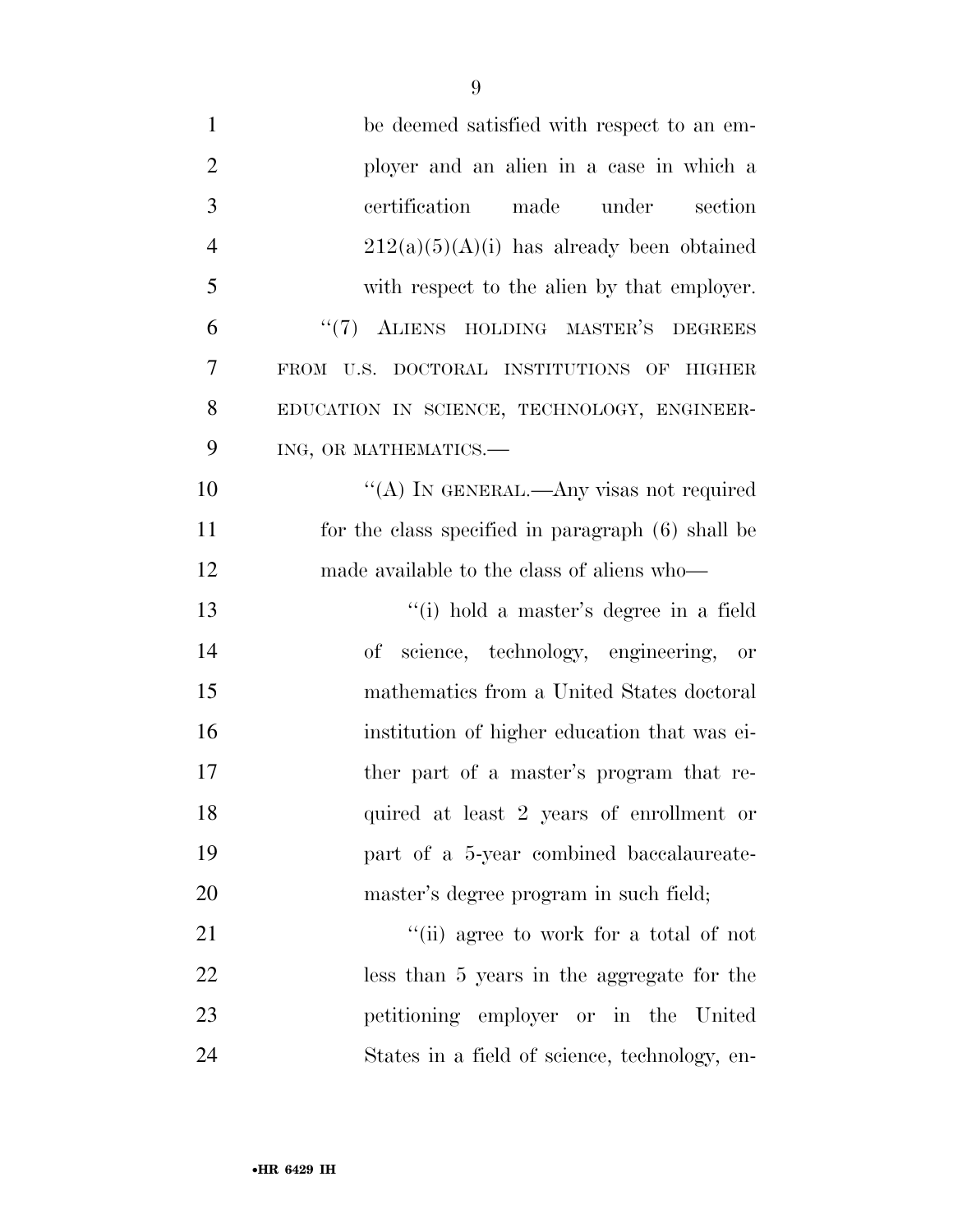| $\mathbf{1}$   | gineering, or mathematics upon being law-     |
|----------------|-----------------------------------------------|
| $\overline{2}$ | fully admitted for permanent residence;       |
| 3              | "(iii) have taken all master's degree         |
| $\overline{4}$ | courses in a field of science, technology,    |
| 5              | engineering, or mathematics, including all    |
| 6              | courses taken by correspondence (including    |
| 7              | courses offered by telecommunications) or     |
| 8              | by distance education, while physically       |
| 9              | present in the United States; and             |
| 10             | "(iv) hold a baccalaureate degree in a        |
| 11             | field of science, technology, engineering, or |
| 12             | mathematics or in a field included in the     |
| 13             | Department of Education's Classification      |
| 14             | of Instructional Programs taxonomy within     |
| 15             | the summary group of biological and bio-      |
| 16             | medical sciences.                             |
| 17             | "(B) LABOR CERTIFICATION REQUIRED.—           |
| 18             | "(i) IN GENERAL.—Subject to clause            |
| 19             | (ii), the Secretary of Homeland Security      |
| 20             | may not approve a petition filed for classi-  |
| 21             | fication of an alien under subparagraph       |
| 22             | (A) unless the Secretary of Homeland Se-      |
| 23             | curity is in receipt of a determination       |
| 24             | made by the Secretary of Labor pursuant       |
| 25             | to the provisions of section $212(a)(5)(A)$ , |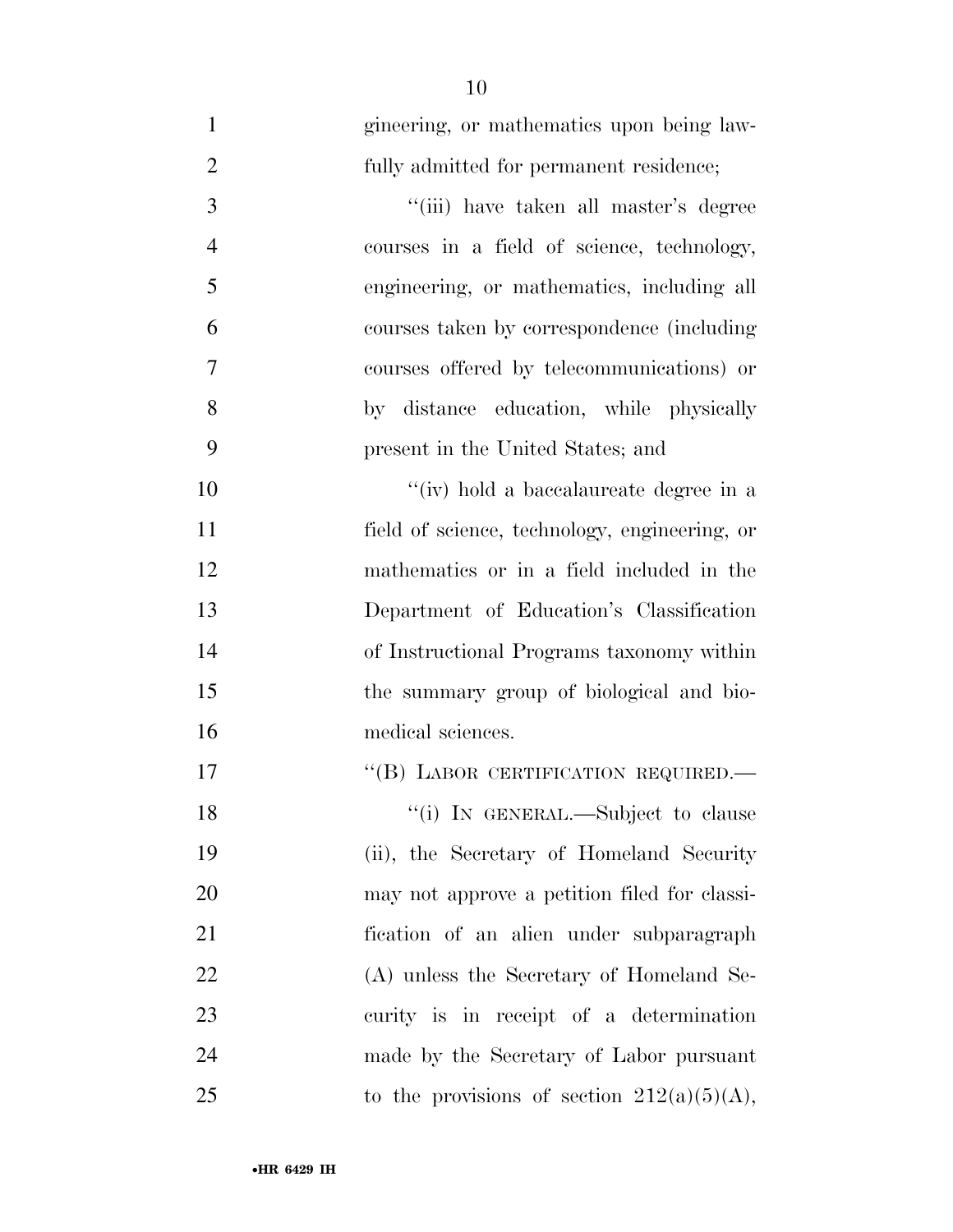| $\mathbf{1}$   | except that the Secretary of Homeland Se-                    |
|----------------|--------------------------------------------------------------|
| $\overline{2}$ | curity may, when the Secretary deems it to                   |
| 3              | be in the national interest, waive this re-                  |
| 4              | quirement.                                                   |
| 5              | "(ii) REQUIREMENT DEEMED SATIS-                              |
| 6              | FIED.—The requirement of clause (i) shall                    |
| $\overline{7}$ | be deemed satisfied with respect to an em-                   |
| 8              | ployer and an alien in a case in which a                     |
| 9              | certification<br>made<br>under<br>section                    |
| 10             | $212(a)(5)(A)(i)$ has already been obtained                  |
| 11             | with respect to the alien by that employer.                  |
| 12             | "(C) DEFINITIONS.—The definitions<br>$\dot{m}$               |
| 13             | paragraph $(6)(B)$ shall apply for purposes of               |
| 14             | this paragraph.".                                            |
| 15             | PROCEDURE FOR GRANTING IMMIGRANT STA-<br>(d)                 |
| 16             | TUS.—Section $204(a)(1)(F)$ of such Act $(8$ U.S.C.          |
| 17             | $1154(a)(1)(F)$ is amended—                                  |
| 18             | (1) by striking " $(F)$ " and inserting " $(F)(i)$ ";        |
| 19             | (2) by striking "or $203(b)(3)$ " and inserting              |
| <b>20</b>      | " $203(b)(3)$ , $203(b)(6)$ , or $203(b)(7)$ ";              |
| 21             | (3) by striking "Attorney General" and insert-               |
| 22             | ing "Secretary of Homeland Security"; and                    |
| 23             | $(4)$ by adding at the end the following:                    |
| 24             | "(ii) The following processing standards shall apply         |
| 25             | with respect to petitions under clause (i) relating to alien |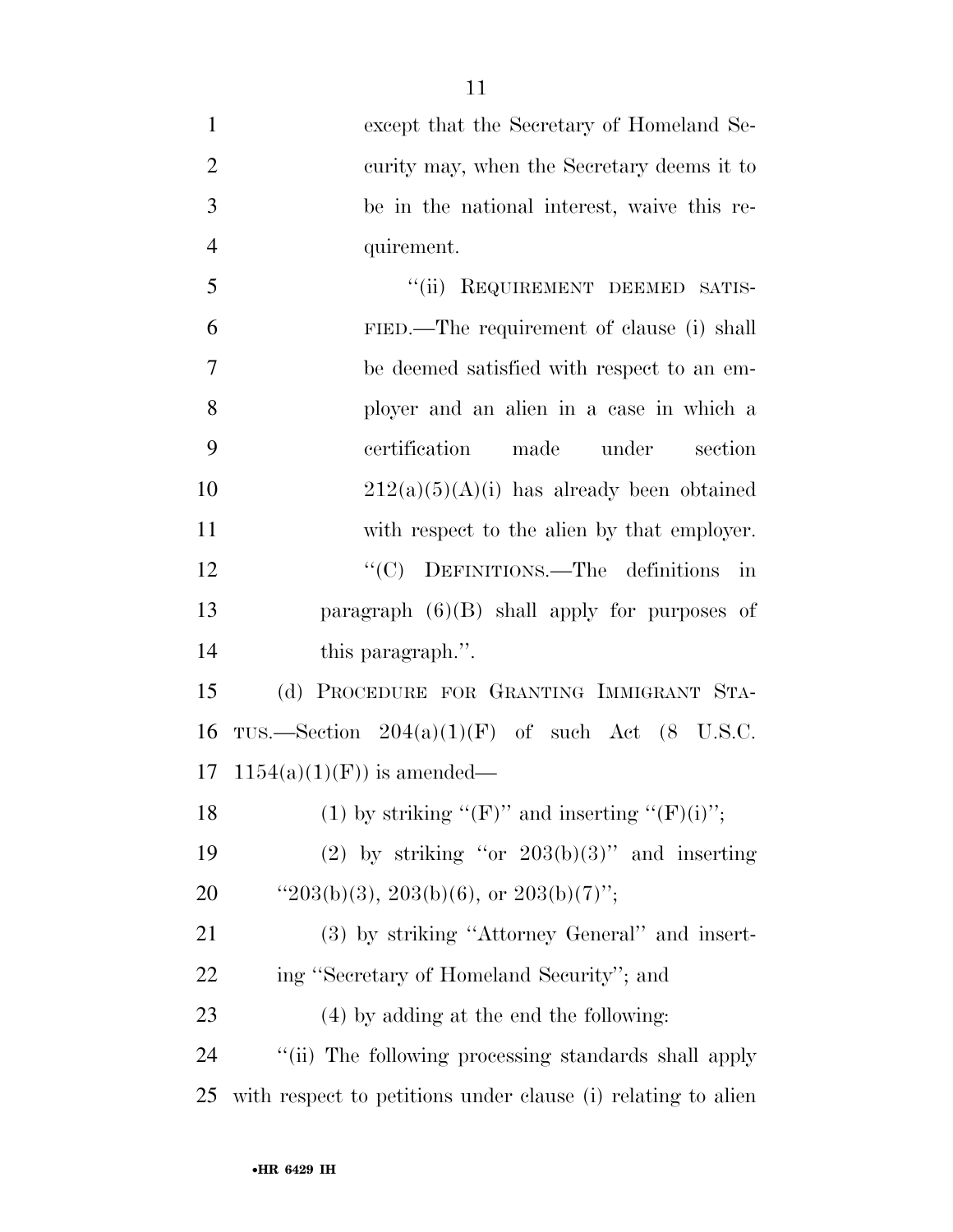beneficiaries qualifying under paragraph (6) or (7) of sec-tion 203(b):

 ''(I) The Secretary of Homeland Security shall adjudicate such petitions not later than 60 days after the date on which the petition is filed. In the event that additional information or documentation is requested by the Secretary during such 60-day pe- riod, the Secretary shall adjudicate the petition not later than 30 days after the date on which such in-formation or documentation is received.

11 ''(II) The petitioner shall be notified in writing within 30 days of the date of filing if the petition does not meet the standards for approval. If the pe- tition does not meet such standards, the notice shall include the reasons therefore and the Secretary shall provide an opportunity for the prompt resubmission of a modified petition.''.

 (e) LABOR CERTIFICATION AND QUALIFICATION FOR CERTAIN IMMIGRANTS.—Section 212(a)(5) of such Act (8 U.S.C. 1182(a)(5)) is amended—

- 21 (1) in subparagraph  $(A)$ —
- 22  $(A)$  in clause (ii)—
- 23 (i) in subclause (I), by striking ", or"
- at the end and inserting a semicolon;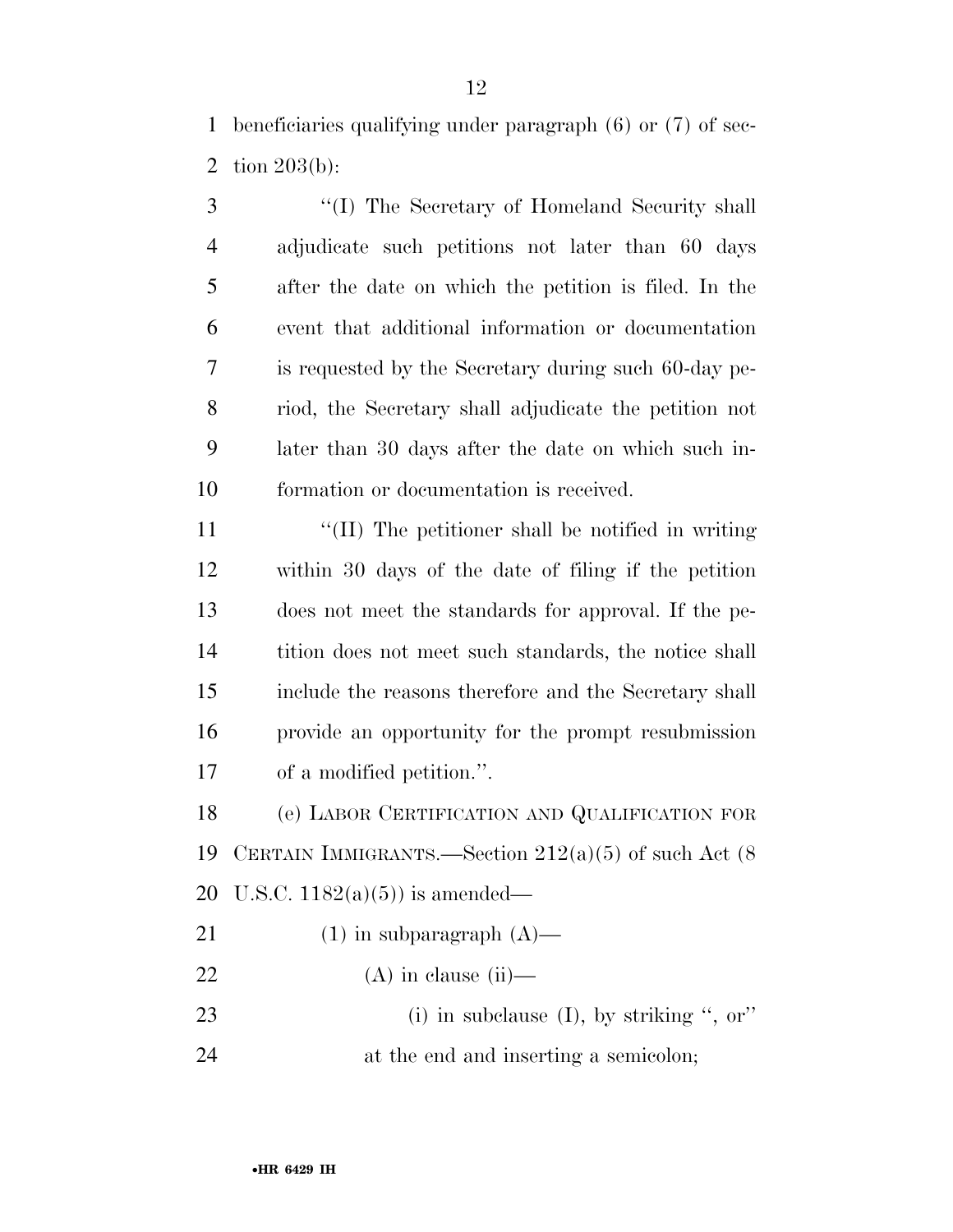| $\mathbf{1}$   | $(ii)$ in subclause $(II)$ , by striking the     |
|----------------|--------------------------------------------------|
| $\overline{2}$ | period at the end and inserting "; or"; and      |
| 3              | (iii) by adding at the end the fol-              |
| $\overline{4}$ | lowing:                                          |
| 5              | "(III) holds a doctorate degree in               |
| 6              | a field of science, technology, engi-            |
| 7              | neering, or mathematics<br>from<br>$\mathbf{a}$  |
| 8              | United States doctoral institution of            |
| 9              | higher education (as defined in section          |
| 10             | $203(b)(6)(B(iii))$ .";                          |
| 11             | (B) by redesignating clauses (ii) through        |
| 12             | (iv) as clauses (iii) through (v), respectively; |
| 13             | (C) by inserting after clause (i) the fol-       |
| 14             | lowing:                                          |
| 15             | $``$ (ii) JOB ORDER.-                            |
| 16             | "(I) IN GENERAL.—An employer                     |
| 17             | who files an application under clause            |
| 18             | (i) shall submit a job order for the             |
| 19             | labor the alien seeks to perform to the          |
| 20             | State workforce agency in the State in           |
| 21             | which the alien seeks to perform the             |
| 22             | labor. The State workforce<br>agency             |
| 23             | shall post the job order on its official         |
| 24             | agency website for a minimum of 30               |
| 25             | days and not later than 3 days after             |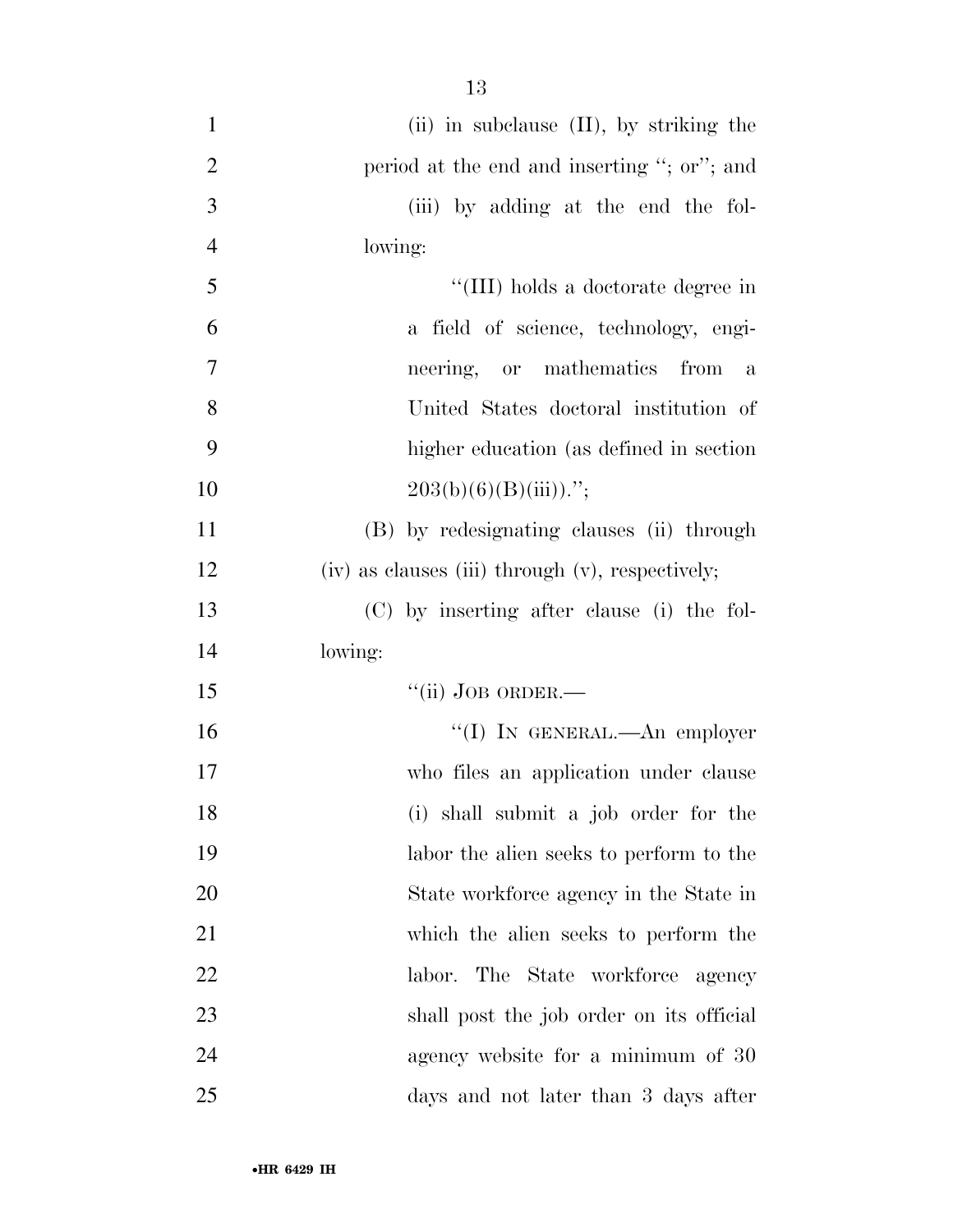| $\mathbf{1}$   | receipt using the employment statis-       |
|----------------|--------------------------------------------|
| $\overline{2}$ | ties system authorized under section       |
| 3              | 15 of the Wagner-Peyser Act (29            |
| $\overline{4}$ | U.S.C. 49 et seq.).                        |
| 5              | "(II) LINKS.—The Secretary of              |
| 6              | Labor shall include links to the offi-     |
| 7              | cial websites of all State workforce       |
| 8              | agencies on a single webpage of the        |
| 9              | official website of the Department of      |
| 10             | Labor."; and                               |
| 11             | (D) by adding at the end the following:    |
| 12             | "(vi) PROCESSING STANDARDS FOR             |
| 13             | ALIEN BENEFICIARIES QUALIFYING UNDER       |
| 14             | PARAGRAPHS (6) AND (7) OF SECTION          |
| 15             | $203(b)$ .—The following processing stand- |
| 16             | ards shall apply with respect to applica-  |
| 17             | tions under clause (i) relating to alien   |
| 18             | beneficiaries qualifying under paragraph   |
| 19             | $(6)$ or $(7)$ of section $203(b)$ :       |
| 20             | "(I) The Secretary of Labor shall          |
| 21             | adjudicate such applications not later     |
| 22             | than 180 days after the date on which      |
| 23             | the application is filed. In the event     |
| 24             | that additional information or docu-       |
| 25             | mentation is requested by the Sec-         |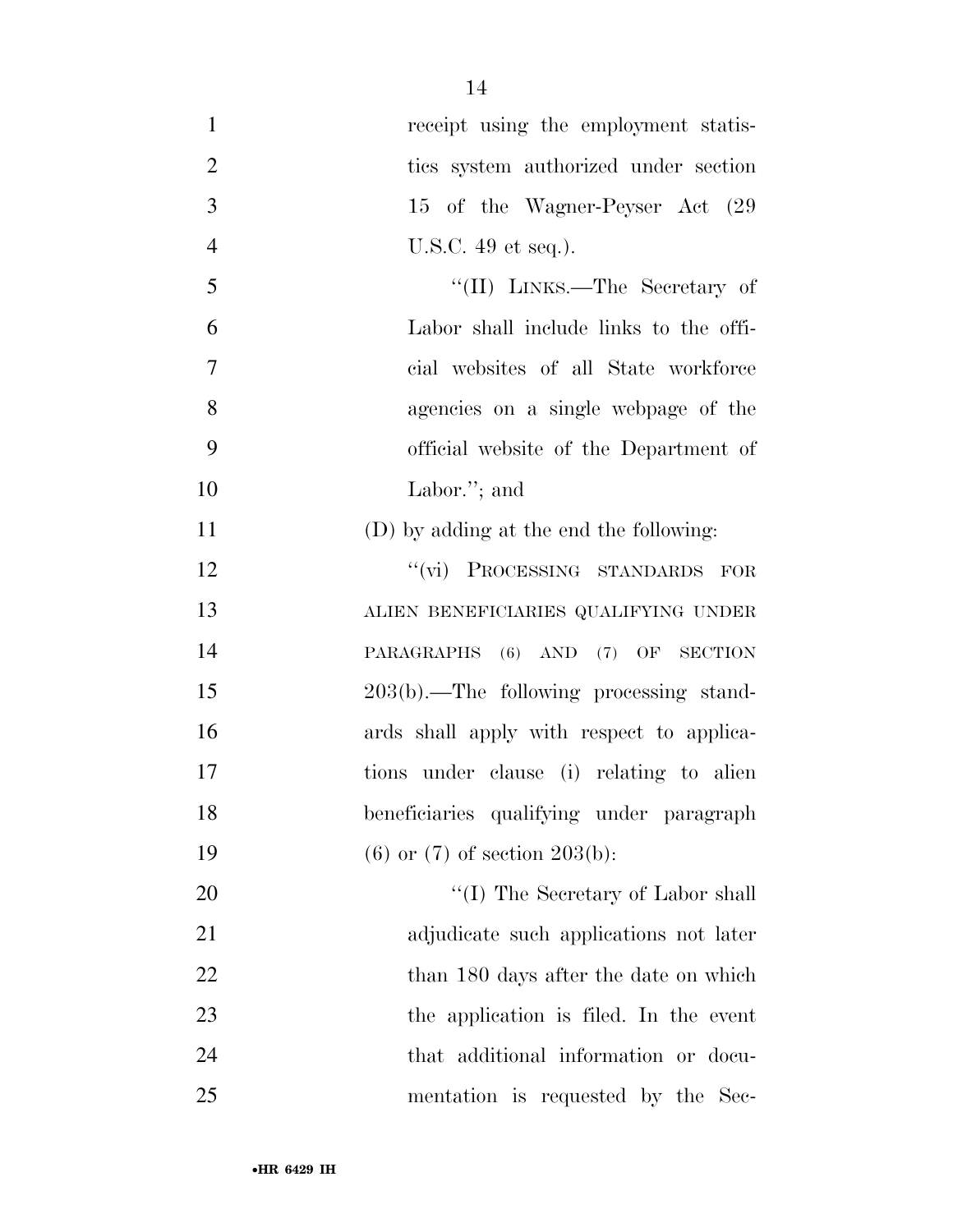| $\mathbf{1}$   | retary during such 180-day period,                          |
|----------------|-------------------------------------------------------------|
| $\overline{2}$ | the Secretary shall adjudicate the ap-                      |
| 3              | plication not later than 60 days after                      |
| $\overline{4}$ | the date on which such information or                       |
| 5              | documentation is received.                                  |
| 6              | "(II) The applicant shall be noti-                          |
| 7              | fied in writing within 60 days of the                       |
| 8              | date of filing if the application does                      |
| 9              | not meet the standards for approval.                        |
| 10             | If the application does not meet such                       |
| 11             | standards, the notice shall include the                     |
| 12             | reasons therefore and the Secretary                         |
| 13             | shall provide an opportunity for the                        |
| 14             | prompt resubmission of a modified ap-                       |
| 15             | plication."; and                                            |
| 16             | $(2)$ in subparagraph $(D)$ , by striking " $(2)$ or        |
| 17             | $(3)$ " and inserting " $(2)$ , $(3)$ , $(6)$ , or $(7)$ ". |
| 18             | (f) GAO STUDY.—Not later than June 30, 2017, the            |
| 19             | Comptroller General of the United States shall provide to   |
| 20             | the Congress the results of a study on the use by the Na-   |
| 21             | tional Science Foundation of the classification authority   |
| 22             | provided under section $203(b)(6)(B)(iii)(II)$ of the Immi- |
| 23             | gration and Nationality Act<br>(8)<br>U.S.C.                |
| 24             | $1153(b)(6)(B(iii)(II))$ , as added by this section.        |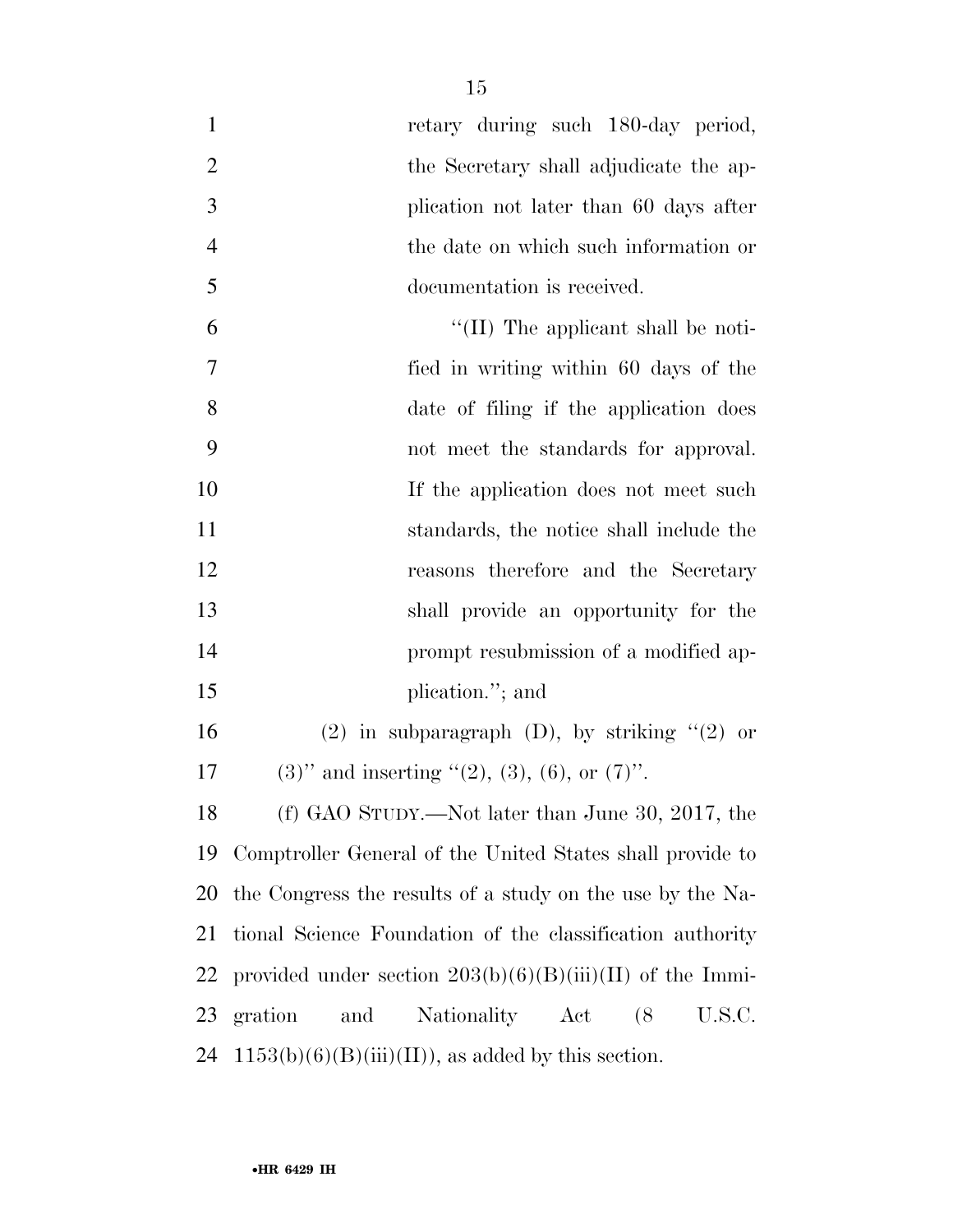(g) PUBLIC INFORMATION.—The Secretary of Home- land Security shall make available to the public on the official website of the Department of Homeland Security, and shall update not less than monthly, the following in- formation (which shall be organized according to month and fiscal year) with respect to aliens granted status under paragraph (6) or (7) of section 203(b) of the Immi- gration and Nationality Act (8 U.S.C. 1153(b)), as added by this section:

 (1) The name, city, and State of each employer who petitioned pursuant to either of such para- graphs on behalf of one or more aliens who were granted status in the month and fiscal year to date. (2) The number of aliens granted status under either of such paragraphs in the month and fiscal year to date based upon a petition filed by such em-ployer.

 (3) The occupations for which such alien or aliens were sought by such employer and the job ti-tles listed by such employer on the petition.

 (h) EFFECTIVE DATE.—The amendments made by this section shall take effect on October 1, 2012, and shall apply with respect to fiscal years beginning on or after such date.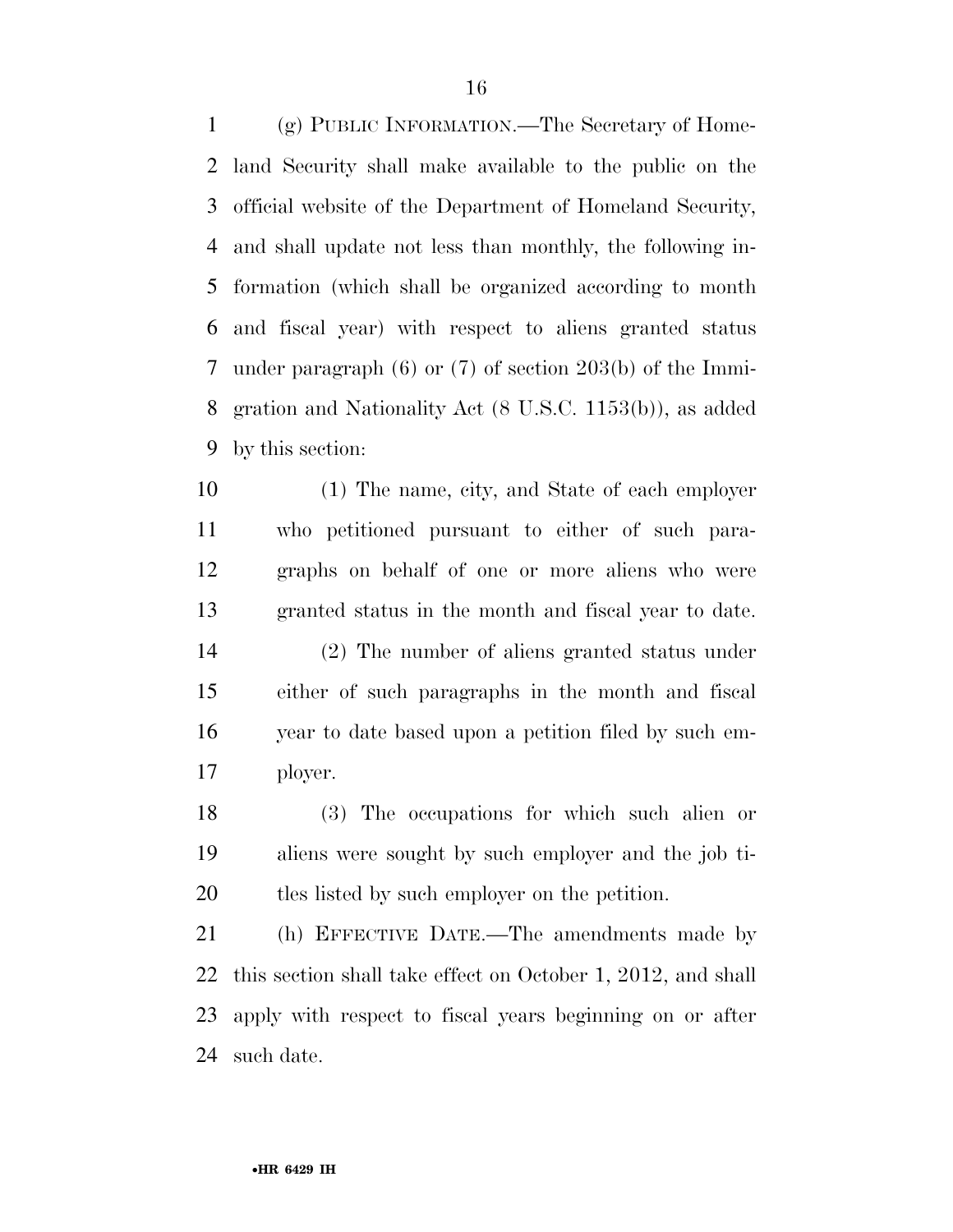| 1              | SEC. 3. ELIMINATION OF DIVERSITY IMMIGRANT PRO-            |
|----------------|------------------------------------------------------------|
| $\overline{2}$ | GRAM.                                                      |
| 3              | WORLDWIDE LEVEL OF DIVERSITY IMMI-<br>(a)                  |
| 4              | GRANTS.—Section 201 of the Immigration and Nation-         |
| 5              | ality Act $(8 \text{ U.S.C. } 1151)$ is amended—           |
| 6              | $(1)$ in subsection $(a)$ —                                |
| 7              | $(A)$ by inserting "and" at the end of para-               |
| $8\,$          | graph(1);                                                  |
| 9              | (B) by striking "; and" at the end of para-                |
| 10             | $graph (2)$ and inserting a period; and                    |
| 11             | $(C)$ by striking paragraph $(3)$ ; and                    |
| 12             | $(2)$ by striking subsection $(e)$ .                       |
| 13             | (b) ALLOCATION OF DIVERSITY IMMIGRANT VISAS.—              |
| 14             | Section 203 of such Act (8 U.S.C. 1153) is amended—        |
| 15             | $(1)$ by striking subsection $(e)$ ;                       |
| 16             | $(2)$ in subsection (d), by striking " $(a)$ , $(b)$ , or  |
| 17             | $(e)$ ," and inserting "(a) or $(b)$ ,";                   |
| 18             | $(3)$ in subsection (e), by striking paragraph $(2)$       |
| 19             | and redesignating paragraph $(3)$ as paragraph $(2)$ ;     |
| 20             | (4) in subsection (f), by striking $(4)$ , (b), or         |
| 21             | $(e)$ " and inserting "(a) or (b)"; and                    |
| 22             | $(5)$ in subsection (g), by striking " $(a)$ , $(b)$ , and |
| 23             | $(e)$ " and inserting "(a) and (b)".                       |
| 24             | (c) PROCEDURE FOR GRANTING IMMIGRANT STA-                  |
| 25             | TUS.—Section 204 of such Act (8 U.S.C. 1154) is amend-     |
| 26             | $ed$ —                                                     |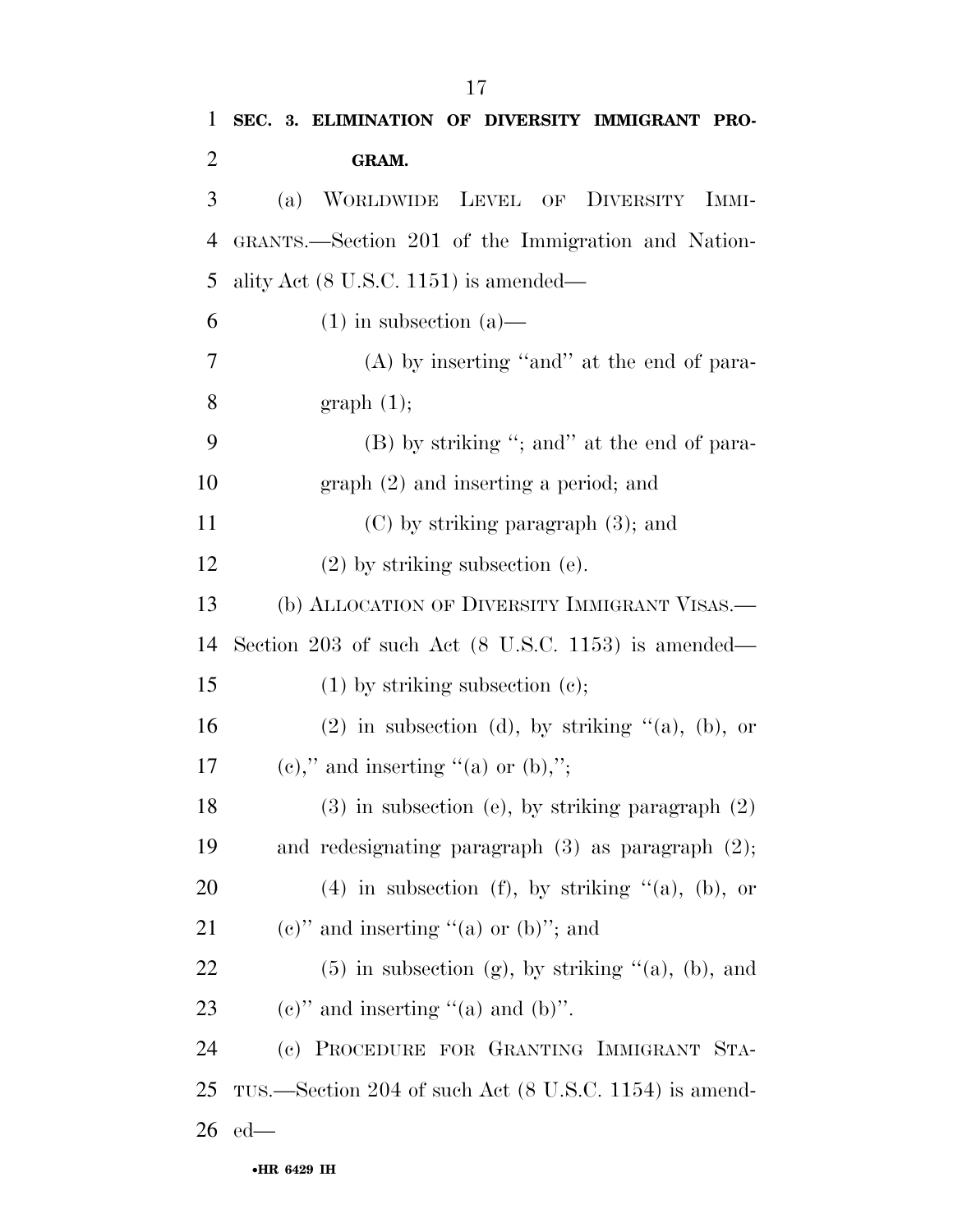1 (1) by striking subsection  $(a)(1)(I)$ ; and 2 (2) in subsection (e), by striking  $(4)$ , (b), or 3 (e)" and inserting "(a) or  $(b)$ ".

 (d) EFFECTIVE DATE.—The amendments made by this section shall take effect on October 1, 2012, and shall apply with respect to fiscal years beginning on or after such date.

#### **SEC. 4. PERMANENT PRIORITY DATES.**

 (a) IN GENERAL.—Section 203 of the Immigration and Nationality Act (8 U.S.C. 1153) is amended by add-ing at the end the following:

12 "(i) PERMANENT PRIORITY DATES.—

 ''(1) IN GENERAL.—Subject to subsection (h)(3) and paragraph (2), the priority date for any employment-based petition shall be the date of filing of the petition with the Secretary of Homeland Secu- rity (or the Secretary of State, if applicable), unless the filing of the petition was preceded by the filing of a labor certification with the Secretary of Labor, in which case that date shall constitute the priority date.

22 "(2) SUBSEQUENT EMPLOYMENT-BASED PETI- TIONS.—Subject to subsection (h)(3), an alien who is the beneficiary of any employment-based petition that was approvable when filed (including self-peti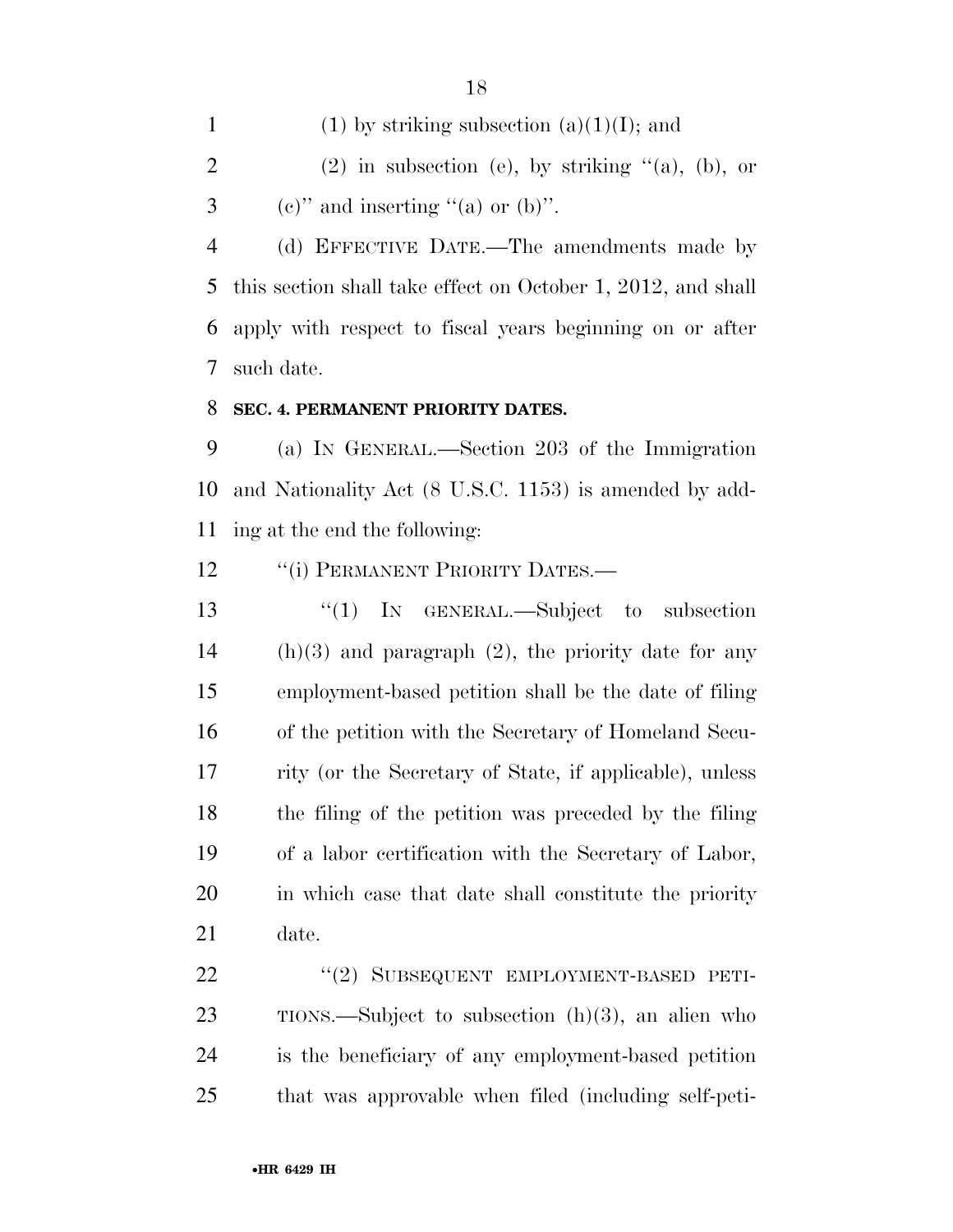tioners) shall retain the priority date assigned with respect to that petition in the consideration of any subsequently filed employment-based petition (in-cluding self-petitions).''.

 (b) EFFECTIVE DATE.—The amendment made by subsection (a) shall take effect on the date of the enact- ment of this Act and shall apply to aliens who are a bene- ficiary of a classification petition pending on or after such date.

#### **SEC. 5. STUDENT VISA REFORM.**

11 (a) IN GENERAL.—Section  $101(a)(15)(F)$  of the Im-12 migration and Nationality Act  $(8 \text{ U.S.C. } 1101(a)(15)(\text{F}))$ is amended to read as follows:

14  $"({\rm F})$  an alien—

15  $"$ (i) who—

 $\frac{1}{10}$  is a bona fide student qualified to pursue a full course of study in a field of science, technology, engineering, or mathe- matics (as defined in section  $203(b)(6)(B)(ii)$  leading to a bachelors or graduate degree and who seeks to enter 22 the United States for the purpose of pur- suing such a course of study consistent with section 214(m) at an institution of higher education (as described in section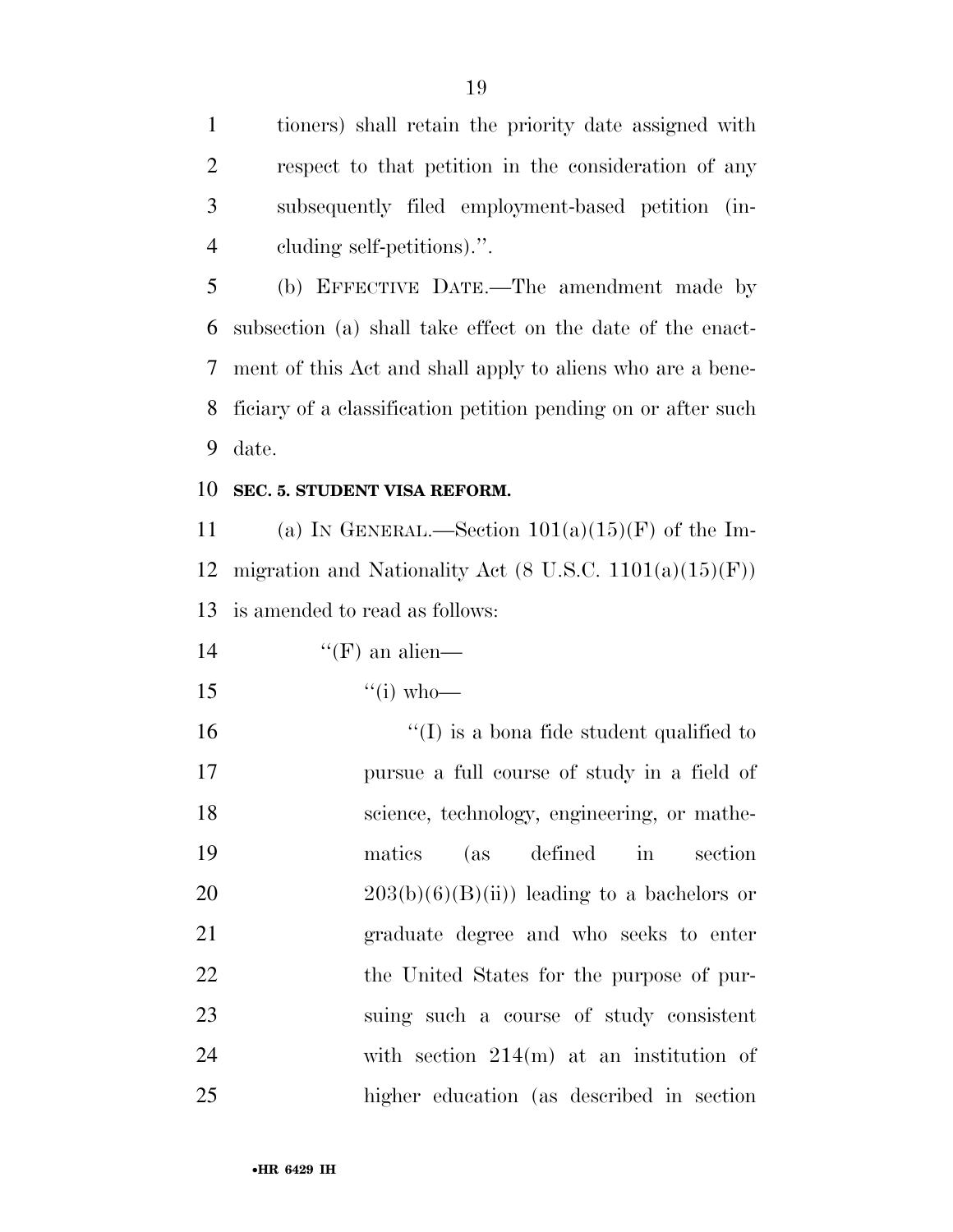| $\mathbf{1}$   | $101(a)$ of the Higher Education Act of         |
|----------------|-------------------------------------------------|
| $\overline{2}$ | 1965 (20 U.S.C. 1001(a))) or a propri-          |
| 3              | etary institution of higher education (as       |
| $\overline{4}$ | defined in section $102(b)$ of such Act $(20)$  |
| 5              | U.S.C. $1002(b))$ in the United States,         |
| 6              | particularly designated by the alien and        |
| $\overline{7}$ | approved by the Secretary of Homeland           |
| 8              | Security, after consultation with the Sec-      |
| 9              | retary of Education, which institution shall    |
| 10             | have agreed to report to the Secretary of       |
| 11             | Homeland Security the termination of at-        |
| 12             | tendance of each nonimmigrant student,          |
| 13             | and if any such institution fails to make       |
| 14             | reports promptly the approval shall be          |
| 15             | withdrawn; or                                   |
| 16             | "(II) is engaged in temporary employ-           |
| 17             | ment for optional practical training related    |
| 18             | to such alien's area of study following com-    |
| 19             | pletion of the course of study described in     |
| 20             | subclause $(I);$                                |
| 21             | "(ii) who has a residence in a foreign coun-    |
| <u>22</u>      | try which the alien has no intention of aban-   |
| 23             | doning, who is a bona fide student qualified to |
| 24             | pursue a full course of study, and who seeks to |
| 25             | enter the United States temporarily and solely  |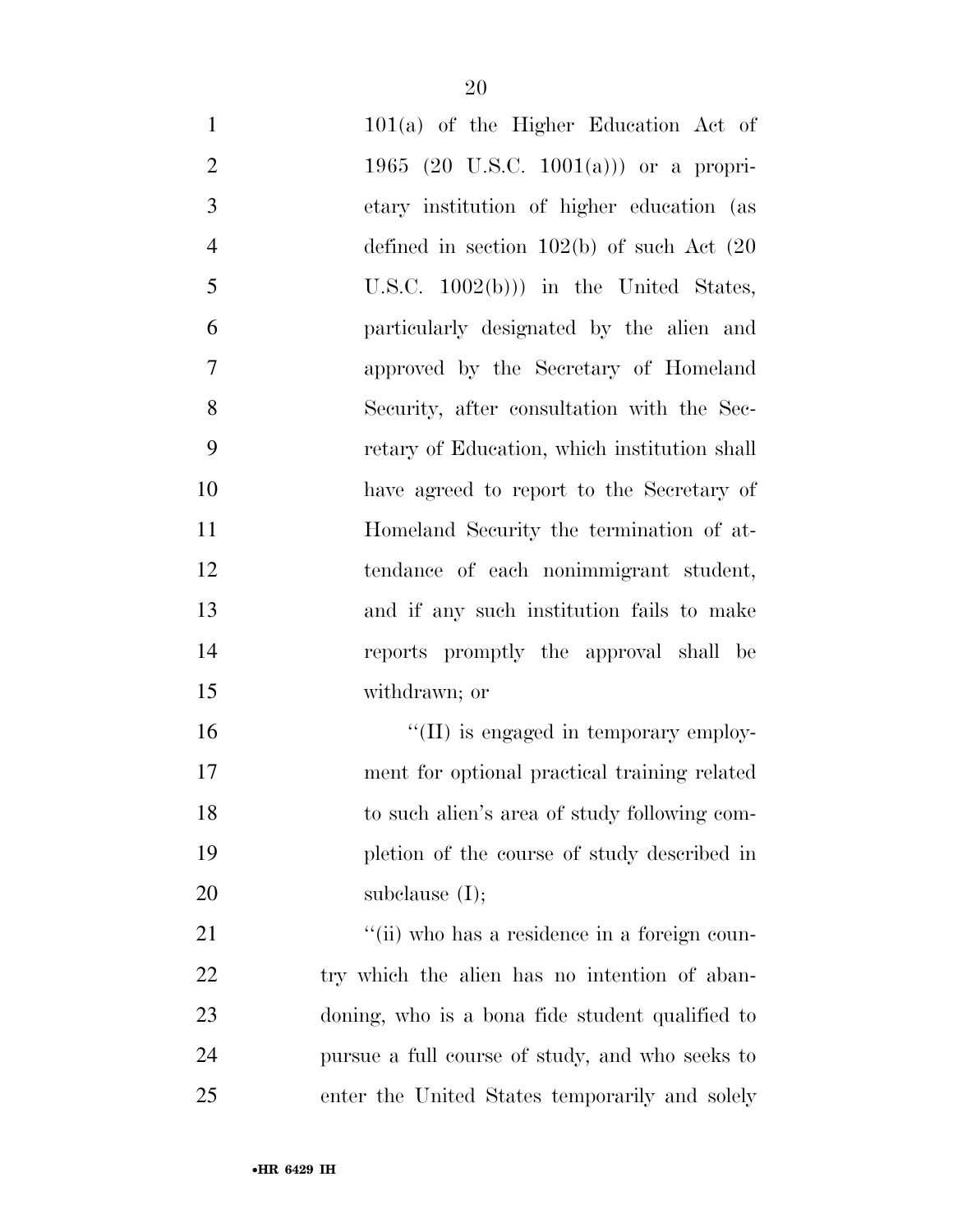for the purpose of pursuing such a course of 2 study consistent with section 214(m) at an es- tablished college, university, seminary, conserv- atory, academic high school, elementary school, or other academic institution or in a language training program in the United States, particu- larly designated by the alien and approved by the Secretary of Homeland Security, after con- sultation with the Secretary of Education, which institution of learning or place of study shall have agreed to report to the Secretary of Homeland Security the termination of attend- ance of each nonimmigrant student, and if any such institution of learning or place of study fails to make reports promptly the approval shall be withdrawn;

17 ''(iii) who is the spouse or minor child of an alien described in clause (i) or (ii) if accom-panying or following to join such an alien; or

20 "'(iv) who is a national of Canada or Mex- ico, who maintains actual residence and place of abode in the country of nationality, who is de- scribed in clause (i) or (ii) except that the alien's qualifications for and actual course of study may be full or part-time, and who com